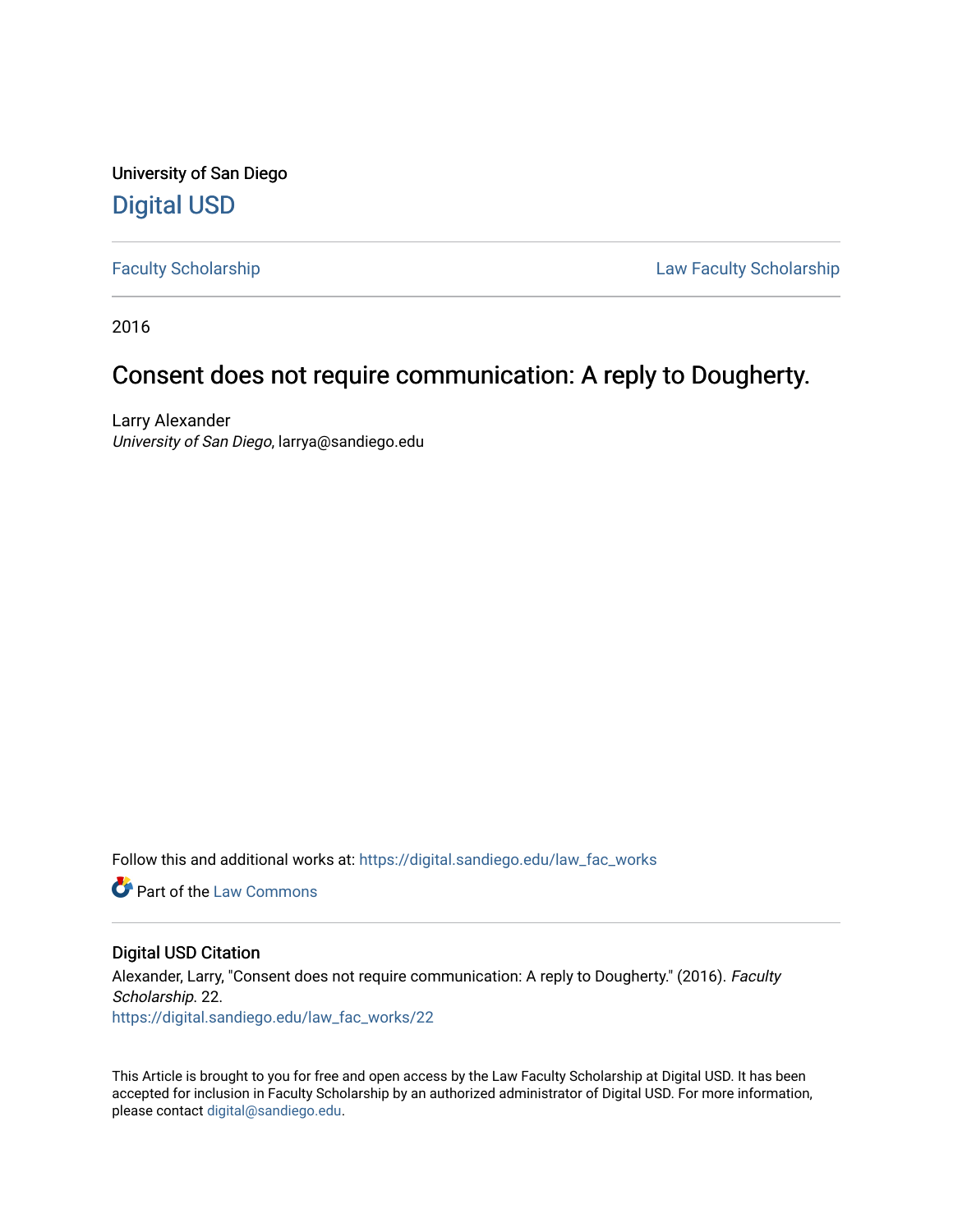Law and Philosophy © Springer Science+Business Media Dordrecht 2016 DOI 10.1007/s10982-016-9267-z



## LARRY ALEXANDER, HEIDI HURD, PETER WESTEN

# CONSENT DOES NOT REQUIRE COMMUNICATION: A REPLY TO DOUGHERTY

(Accepted 26 August 2016)

Tom Dougherty argues that consenting, like promising, requires both an appropriate mental attitude and a communication of that attitude.<sup>1</sup> Thus, just as a promise is not a promise unless it is communicated to the promisee, consent is not consent unless it is communicated to 'the relevant party or parties. And those like us, who believe consent is just the attitude, and that it can exist without its being communicated, are in error.<sup>2</sup>

Or so Dougherty argues. We, however, are unpersuaded. We believe Dougherty is right about promises, but wrong about consent. Although each of us gives a slightly different account of the attitude that constitutes consent, we all agree that consent is constituted by that attitude and need not be communicated in order to alter the morality of another's conduct.

Consider the following scenario, which we shall call *Wanted Sex:* 

Sue wants Sam to have sex with her. Yet she is afraid that if she communicates that to him, he might think she is "easy" or "trashy" and ultimately reject a long-term relationship with her, a relationship she desires.

One night, Sam begins making sexual advances with Sue. Sue wants him to proceed, but she says nothing to encourage him and indeed resists him with some force at each step of the way. This resistance does not deter him, and ultimately they have sex.

Sue is delighted. Things worked out just as she had hoped. Sam had sex with her, but she was able to communicate that she was not consenting to it.

<sup>&</sup>lt;sup>1</sup> Tom Dougherty, "Yes Means Yes: Consent as Communication," 43 Phil. & Pub. Aff. 224 (2015).

<sup>2</sup>*See* Larry Alexander, "The Ontology of Consent," *55 Analytic Phil.* 1 (2014); "The Moral Magic of Consent (II)," 2 Legal Theory 165 (1996); Heidi Hurd, "The Moral Magic of Consent," 2 Legal Theory 121 (1996); Peter Westen, *The Logic of Consent* (2004), 4-5.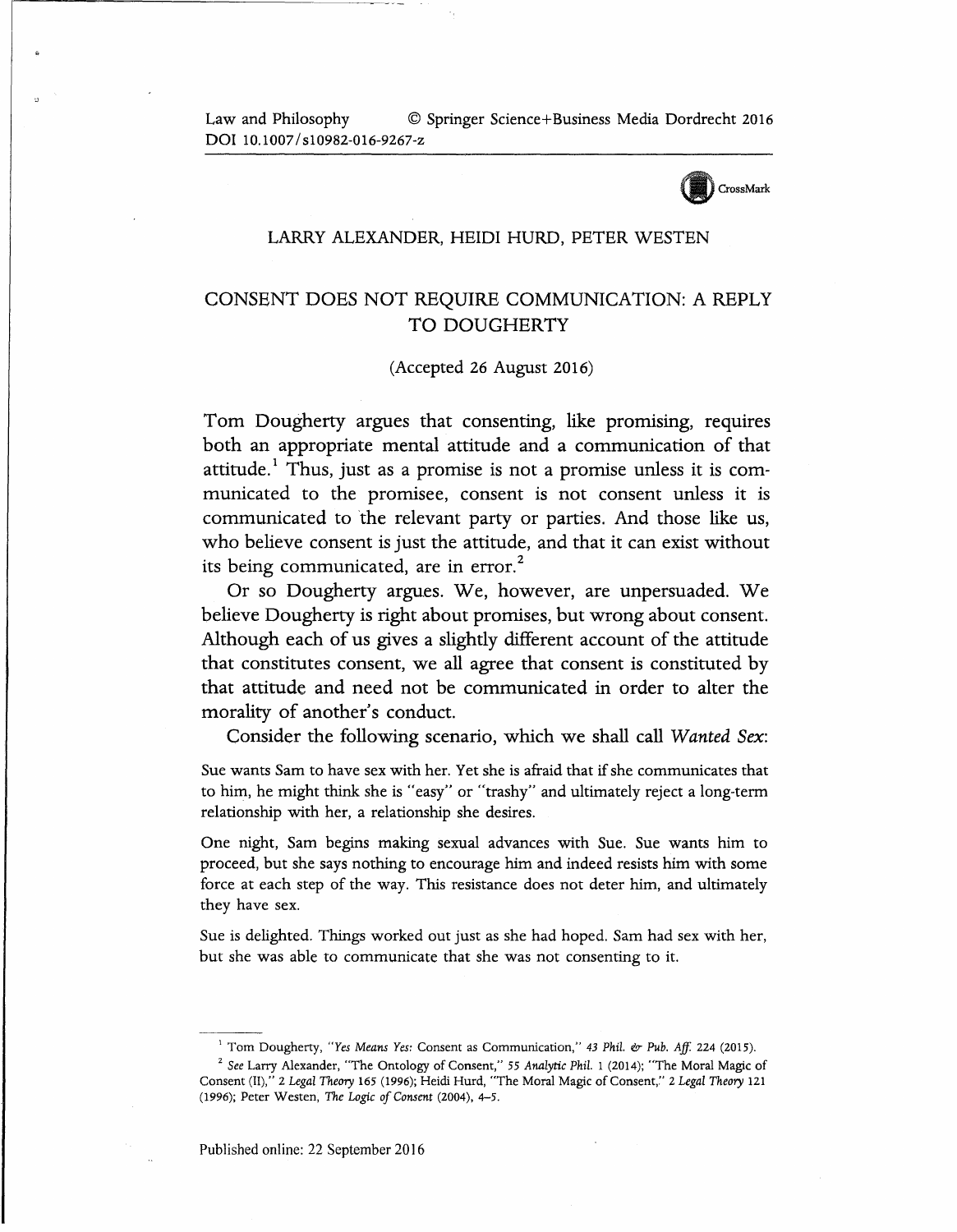#### LARRY ALEXANDER ET AL.

Later, however, after proudly confiding the event to a friend, her attitude changes. For as her friend pointed out, Sam was willing to have sex with her despite likely believing she was not consenting. Was that not a demonstration that Sam does not respect her, given his willingness to ignore her apparent lack of consent? Sue's delight at how things had transpired now turns to indignation.

Here is our verdict on *Wanted Sex.* Sue is right to feel indignant. If Sam believed there was a significant risk that she was not consenting, then Sam acted culpably. And indeed, such culpability might well be sufficient to justify his being criminally punished, e.g., for attempt. But Sam did not *wrong* Sue. He did not cross her moral boundary without her consent. Sue knew all the relevant facts at the time she and Sam had sex and yet wanted the act to occur. She surely did not feel wronged at the time the contact (the rights-based boundarycrossing) occurred, and that is because she was not wronged.

If *Wanted Sex* fails to convince you, here is a second scenario, a variant of a scenario one of us has used before, which we shall call *Pool Party.* 

Jane and Jim, college seniors, have been going out together for a couple of years. But recently they had a terrible spat and are not talking to each other. Jane has decided to throw a pool party at her sorority house for all her friends. And although she still is not on speaking terms with Jim, she feels she can't very well not invite him. So she tells her younger brother Ken, who is on the college football team with Jim, to tell Jim at practice that she is having a pool party and that he's invited.

Ken, however, does not like Jim. So at practice he tells Jim that Jane is having a pool party and that she wanted Ken to tell Jim that Jim was *not* invited.

Jim is upset and angry that Jane is not inviting him to her party. He decides that he will crash the party anyway. So on the day of the party, Jim shows up in his swimming trunks at Jane's party. Jane sees him there and thinks nothing of it. After all, she invited him, or so she believes. In any event, she is glad he came, as that shows he is not too angry with her. Nevertheless, she does not speak to him at the party, nor does he speak to her.

Later, Ken expresses surprise that Jim came to the party, for, as he sheepishly confesses, he had told Jim the opposite of what Jane had asked him to convey. Jane now realizes that Jim probably believed he was showing up at her party against her wishes and is now even angrier at him than she had been.

Again, our verdict is that although Jim may well be culpable for coming to a party to which he believed he was not invited, he committed no wrong, no trespass, in coming. For he had Jane's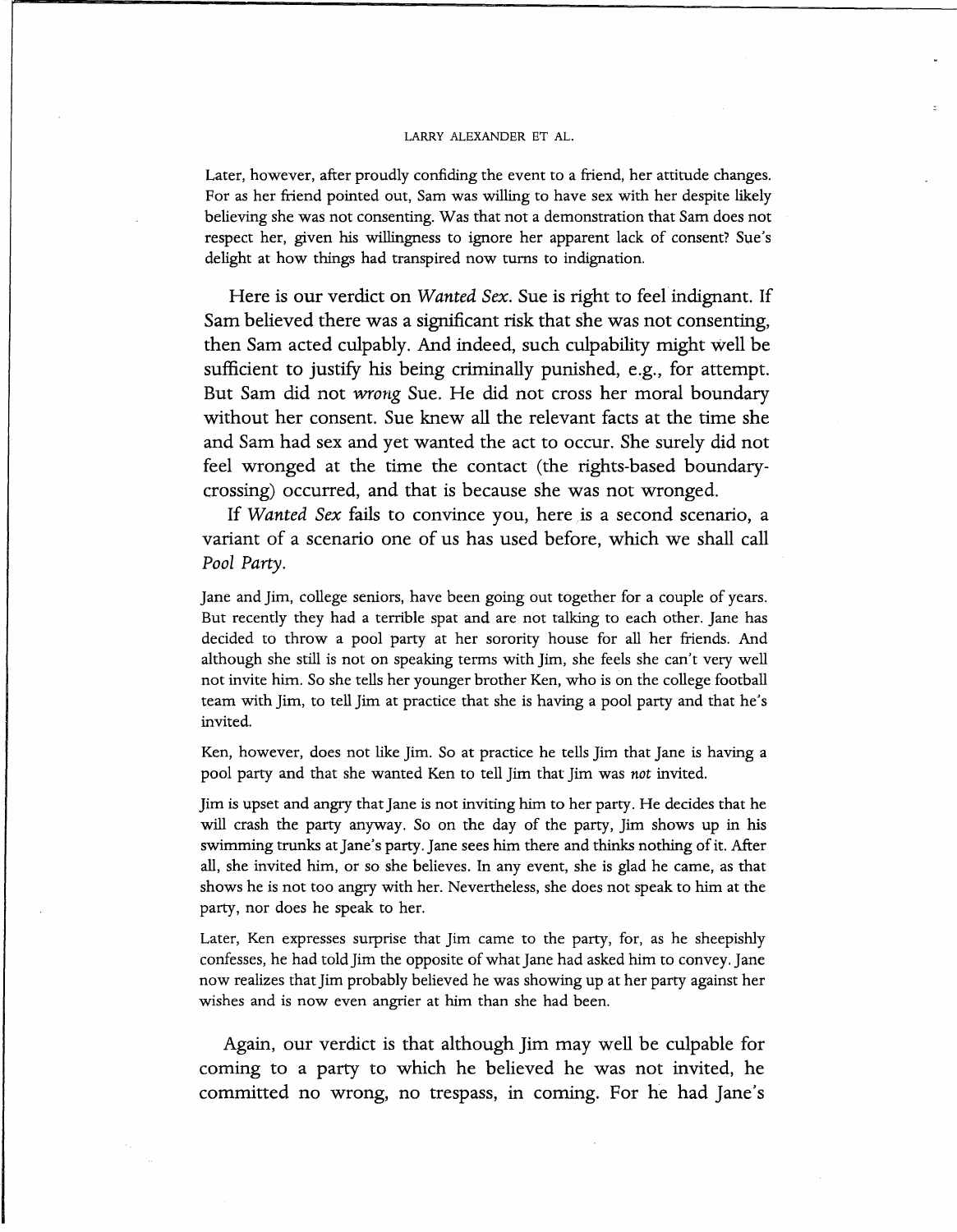consent to that. She wanted him to come and was glad he did. The "garbled" communication did not change that.

As we said, we agree with Dougherty that promises require communication. And we agree with the reasons he gives for this requirement. Promises create obligations to the promisees, obligations that the promisees may find unwelcome and wish to reject at the outset or release later. And they create expectations and give rise to reliance.

Consent, on the other hand, merely removes a moral (and sometimes legal) barrier. If it is not communicated, as in *Wanted Sex,*  or miscommunicated, as in *Pool Party,* those to whom consent is given may not realize that those barriers are down and that they have permission to cross the consenter's moral (and legal) boundary. But so what? They have no duty to cross, only a permission to do so. The failure of communication may defeat the consenter's purpose in consenting, but that does not mean the consenter's permission - the consent - does not exist.

Dougherty points out that if the attitudinal view of consent is correct, as we maintain, then presumably the revocation of consent will also be attitudinal and will require no communication, a point with which we also agree. But, says Dougherty, that would mean that people could acquire duties without realizing it. After having been given consent and thus relieved of a duty not to cross the consenter's moral or legal boundary, that duty can then be restored by the change of the consenter's attitude and without any communication of that change.

But we see no problem here. So go back to *Pool Party* and assume that Jane did *not* want Jim to come, but that her sorority sister Karen, who disliked Jane and wanted to play a prank on her, told Jim that Jane *had* invited him. When Jim shows up at Jane's sorority house, she may be furious and accuse him of trespassing, which in fact he is. But he is doing so nonculpably and should not be subject to any sanction. His lack of awareness of his duty that is the correlative of Jane's lack of consent is not a trap that has walked into to his detriment. Just as one can act culpably but commit no wrong, as Jim did in the original *Pool Party,* one can nonculpably commit a wrong, which is what Jim does in this version of *Pool Party.* So long as blame and punishment properly attach to a wrongful action only if that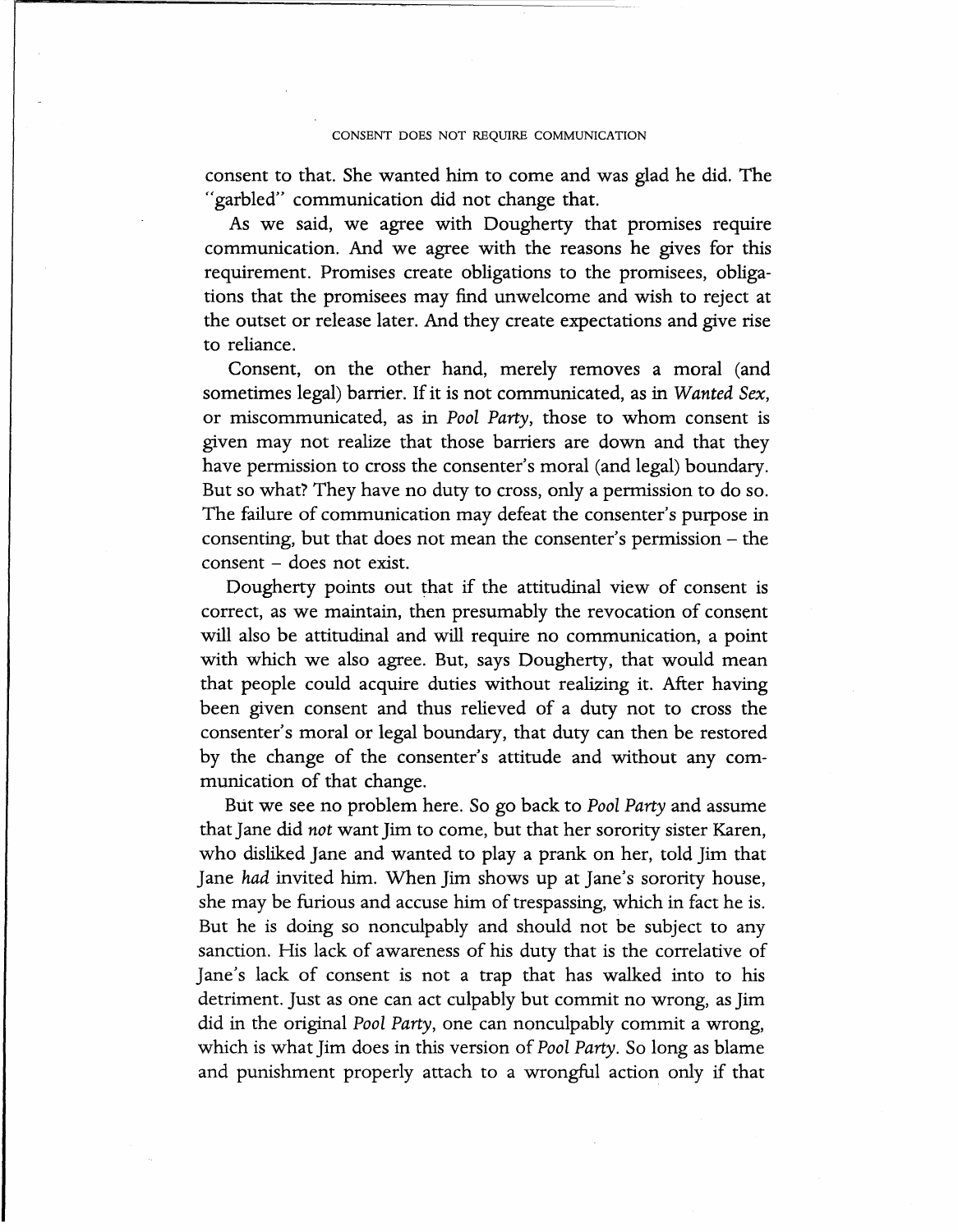#### LARRY ALEXANDER ET AL.

action is motivated or accompanied by a culpable mental state (as we believe is the case), someone who unwittingly does wrong (as Jim does in this hypothetical) faces no unfair threat of recrimination.

One last point. The communicative aspect of promising is usually unproblematic, as it typically consists either of uttering certain idiomatic words or phrases (such as "I promise," or "yes," or "I do"), or invoking certain behavioral signals that are conventionally understood to substitute for those words (such as a nod of the head in response to the query "do you promise?"). But as most are well aware, whether a particular communication is one of consent or nonconsent, and for what acts and over what duration, is a quite fraught and controversial inquiry in which words, gestures, silences, and context are all in play. Dougherty avoids wading into this morass. He posits the necessity of communication, but avoids opining on what counts as such. We think it desirable to keep the already difficult issue of the required mental attitude separate from the question of what counts as its communication. But if consent consists of both attitude and communication, then we could not tell if someone consented without asking if they successfully communicated the requisite attitude. We think Jane consented to Jim's attending her party in the original *Pool Party,* and Sue consented to sex with Sam in *Wanted Sex,* even though no communication of their positive attitudes occurred.

Although to this point we have been dealing with the conceptual point regarding the ontology of consent, Dougherty's position also creates dilemmas for the criminal law. We have seen that, if consent to sex is defined as an attitude (which is indeed how numerous jurisdictions now define it), the law can successfully account for an actor's culpability in cases like "Wanted Sex" without having to attribute a sexual wrong to him. In contrast, if consent to sex were defined as both an attitude and a communication (which is how Dougherty would revise the law's definition), the law could not account for the distinctive harm a person suffers when she is subjected to sexual intercourse against her wishes.

Now how would Dougherty construct a criminal code to deal with nonconsensual sex? For us, because consent consists of attitude (A) alone, and leaving aside degrees of belief and the reasonableness of belief, there are only four possibilities to consider: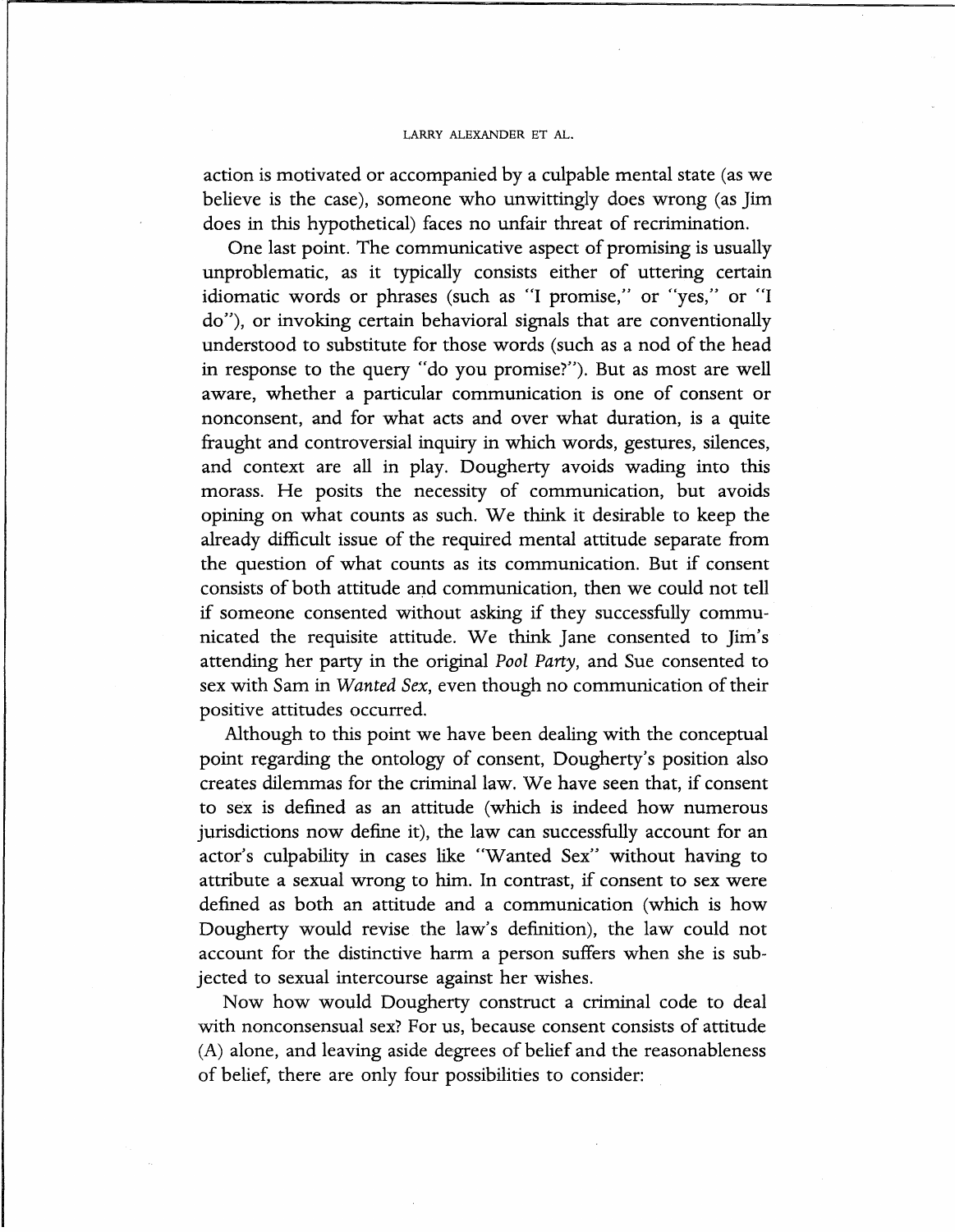#### CONSENT DOES NOT REQUIRE COMMUNICATION

- (1) A, and the defendant's belief that A. No wrong and no culpability.
- (2) A, but the defendant's belief that  $\sim A$ . No wrong, but culpability.
- (3)  $\sim$  A, but the defendant's belief that A. Wrong, but no culpability.
- (4)  $\sim$  A, and the defendant's belief that  $\sim$  A. Wrong and culpability.

Dougherty on the other hand has four possible combinations of facts and four possible combinations of belief about those facts to consider. (Communication  $- C -$  of A can exist without the defendant believing that C exists, and the defendant can believe that C exists when it does not. Defendant can hear a "yes" and misunderstand it to have been a "no," and vice versa.) Thus, we can get the following possibilities:

### Facts

- (1) A and C. No wrong.
- (2) A, but  $\sim$  C. Wrong.
- (3)  $\sim$  A, but C. Wrong.<sup>3</sup>
- (4)  $\sim$  A and  $\sim$  C. Wrong.

The Defendant's Beliefs

- (5) A and C. No culpability.
- (6) A and  $\sim$  C. Culpability.
- (7)  $\sim$  A, but C. Culpability.
- (8)  $\sim$ A and  $\sim$ C. Culpability.

The two problematic combinations consist of Fact (1) with Belief (6), and Fact (2) with Belief (6). In  $(2)/(6)$ , the victim has A but does not express C, and the defendant correctly believes that A exists but that C does not. In other words, the defendant correctly believes the victim has the attitude of consent but has not communicated that she does. For Dougherty, the defendant is as culpable here as he is in combinations (4)/(8), a quite problematic conclusion. Perhaps even more problematic is Dougherty's treatment of the combination (1)/ (6). Dougherty would view this as culpable but not wrong. But the only reason it is culpable is that the defendant did not believe C was present when it was. In that situation, the "victim" has the attitude

<sup>&</sup>lt;sup>3</sup> With respect to (3), we assert that one can communicate consent without having the relevant attitude, as when a fearful victim communicates that she is consenting although she abhors what she believes the defendant intends and is communicating "consent" out of fear of the consequences she believes defendant is threatening.